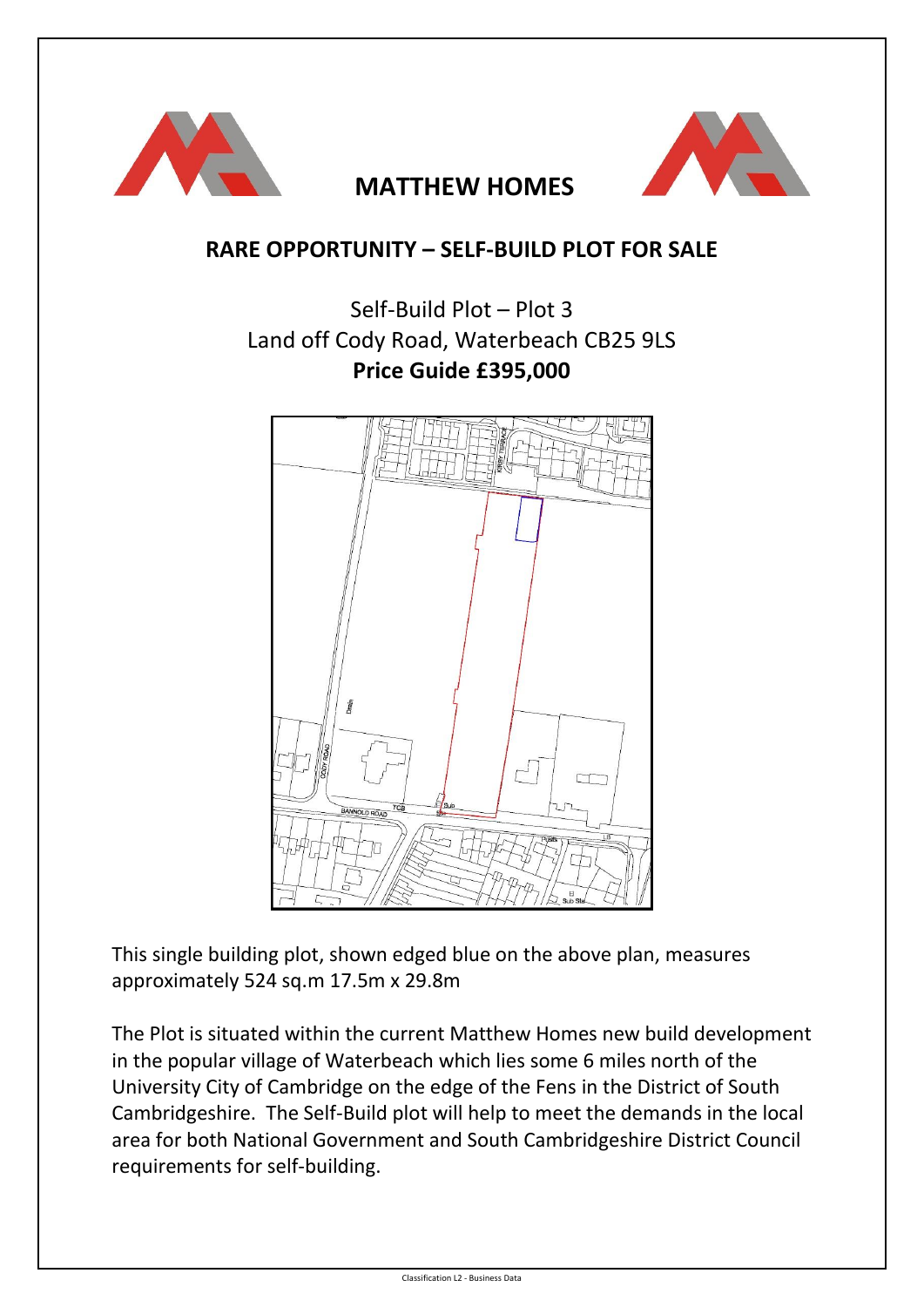The area enjoys excellent transport options, Waterbeach railway station is close by with trains to Cambridge taking only a few minutes and direct services to London Kings Cross.

The A10 is nearby for journeys into Cambridge whilst also providing access to the A14 and M11. Bus services are also available serving the local area.

Waterbeach Community Primary School is situated in the High Street and further schools and colleges for all ages can be found in the surrounding areas.

There are local stores in the village with supermarkets a short drive away and further extensive shopping and leisure facilities available in Cambridge.

The surrounding countryside offers a variety of walks including footpaths along the River Cam and with Milton Country Park to the south providing playgrounds and lakes together with a visitor centre and café.

The plot will be accessed through the existing adoptable highway on Dimmock Road (off Cody Road) then Management maintained road to the land and will be provided with access to foul and surface water drainage and connection points to utilities such as gas, water, electricity, telecommunications and road constructed to the boundary.

A management company will be set up from the outset of the development to deal with completion and future maintenance of the shared infrastructure. The purchaser will be required to contribute towards the management company.

The plot benefits from planning consent granted on appeal Ref: APP/W0530/W/20/3253436 as part of a larger scheme granting approval for the development of 21 dwellings including one self-build plot.

The plot is considered to have potential for up to a 4/5 bed detached house subject to the necessary approvals from the planning department for the detail of the dwelling

The plot will be sold for one dwelling and conditional on the dwelling being constructed by an end user as a self-build dwelling for the purposes of the Self and Custom-build Act 2015